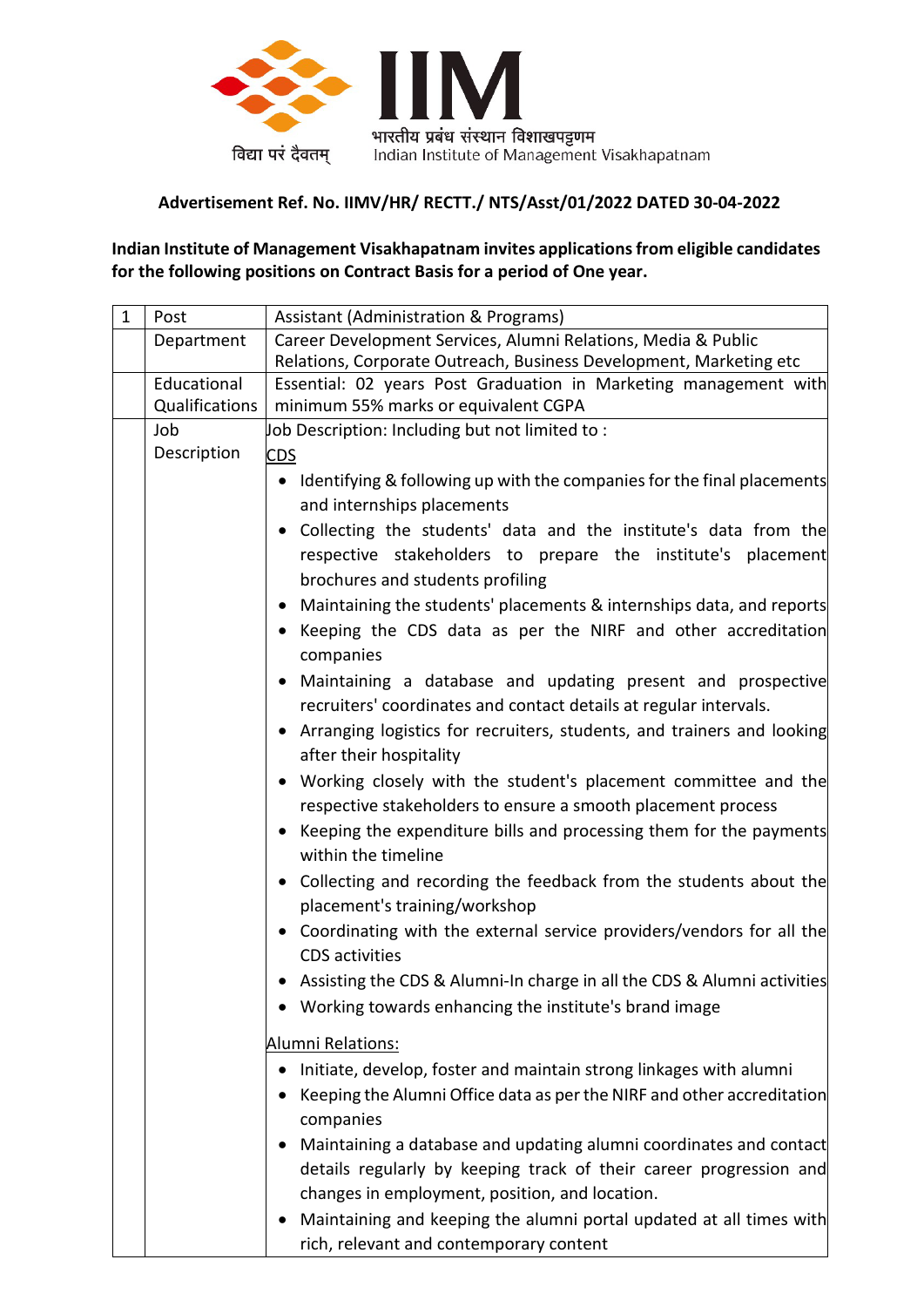|                    | • Coordinate with chapters (when set up) and alumni for various<br>activities and help them organize the events and alumni meets at their<br>respective chapters/locations<br>• Working closely with the alumni committee and the respective<br>stakeholders to ensure a smooth alumni activities<br>• Collecting & recording the feedback and testimonials from the alumni<br>• Coordinating with the external service providers/vendors for all the<br>Alumni activities |
|--------------------|----------------------------------------------------------------------------------------------------------------------------------------------------------------------------------------------------------------------------------------------------------------------------------------------------------------------------------------------------------------------------------------------------------------------------------------------------------------------------|
| Work<br>Experience | Essential: Minimum 2 (two) years of post-qualification experience in an<br>educational institution in the areas mentioned in the job description                                                                                                                                                                                                                                                                                                                           |
|                    | Preferable: Work experience in the relevant areas in Centrally Funded<br>Technical Institutions. Good knowledge and hands-on experience of MS<br>Office (Word, Excel & Power Point).                                                                                                                                                                                                                                                                                       |

# **A. Terms and Conditions:**

- 1. **Number of positions:** As per the requirement of the Institute at the time of recruitment.
- 2. **Age:** Not exceeding 35 years. Relaxation in upper age limit is admissible for candidates belonging to SC/ST/NC-OBC/DAP as per the Government of India rules.
- 3. **Consolidated Salary:** From Rs. 30,000/- to Rs. 50,000/- p.m. (consolidated), based on the Institute's norms, commensurate with qualifications, experience, last-pay drawn and performance in the selection process. No additional allowances or reimbursements of any kind would be admissible.
- 4. **Nature of Appointment:** On purely contract basis for a fixed period of one year.

# **B. General:**

- a. All the educational qualifications acquired should be duly recognized in law.
- b. The Institute may select and/or shortlist suitable number of candidates to address present and/or future requirements.
- c. The Institute encourages diversity in workplace and woman candidates are encouraged to apply.
- d. Mere fulfilment of qualifications and experience does not entitle an applicant to be short-listed. The Institute reservesthe right to restrict the candidatesto be called for the selection processto a reasonable number, based on relevant criteria, higher than the minimum prescribed.
- e. Age and experience would be reckoned as on the closing date of applications.
- f. Higher salary may be considered for deserving candidates i.e., of outstanding merit or exceptional record of performance.
- g. The place of work is the Institute's campus. It is presently located in Andhra University, Visakhapatnam, Andhra Pradesh.
- h. Candidates are advised to visit the website of IIM Visakhapatnam [\(www.iimv.ac.in/careers\) r](http://www.iimv.ac.in/careers))egularly, for updates. Amendments, corrigenda (if any), will be placed on the Institute website only.
- i. The Institute will communicate only with short-listed candidates.
- j. Candidates in employment (Government or Public Sector) must produce relieving orders from their current employers at the time joining the Institute, failing which, they will not be permitted to join.
- k. No correspondence from applicants shall be entertained during the recruitment process.
- l. Canvassing in any form will lead to disqualification.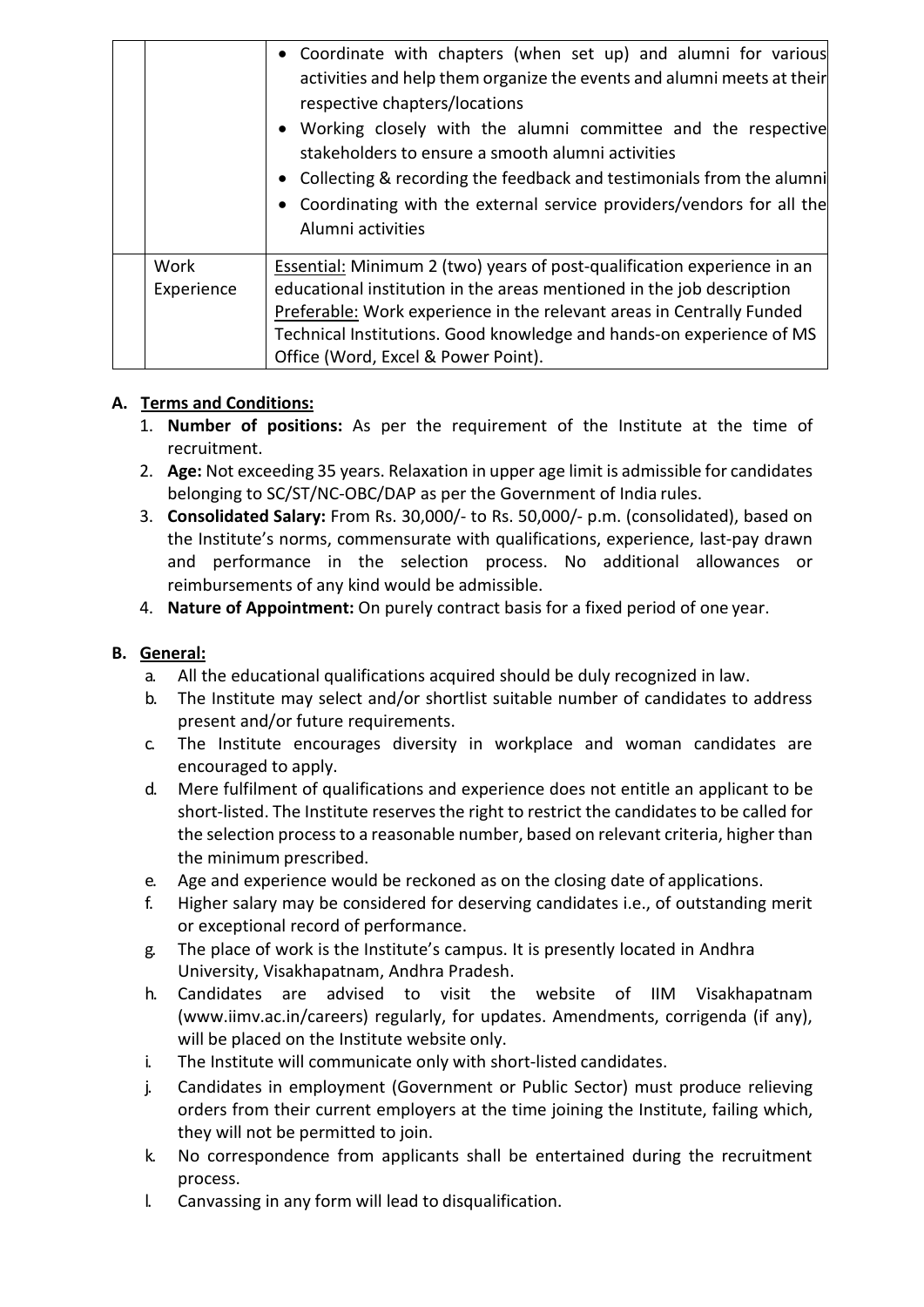- m. The Institute requires the selected candidates to join within thirty days of receipt of the offer.
- n. In all matters of recruitment such as screening, shortlisting, selection, fixation of salary etc., the interpretation and decisions of the relevant Committees and/or the Competent Authority of the Institute shall be final and binding.
- o. Selection process may include assessment of one or more of the following: (i) Quantitative Aptitude; (ii) Data Interpretation and Logical Reasoning; (iii) Verbal and Reading Comprehension; (iv) Computer-based problem-solving exercise; (v) Personal Interview. The selection process may be held in online mode or physical-presence mode. No charges whatsoever shall be admissible/payable for attending the selection process.
- p. The Institute reserves the right to act and take decisions as deemed fit, in all matters relating to (i) eligibility; (ii) acceptance or rejection of the application; (iii) incomplete or incorrect information (if any) furnished by the applicant; (iv) shortlisting and selection. No request or correspondence of any kind in this regard would be entertained.
- q. Institute also reserves the right to post/transfer the selected candidates to any other department/area/ division or assign additional duties any time during the service as per the requirement of the Institute and/or in public interest. The designation, role and responsibilities are liable to change accordingly. They can be changed or additional duties may be assigned by the Competent Authority, as per the work requirements of the Institute.
- r. The Institute may not fill any, some or all the advertised positions; or cancel the advertisement in whole or in part, without assigning any reason and without incurring any liability.
- s. The Institute also reserves the right to extend the closing date for receipt of applications; restrict, enlarge, modify or alter the requirements or recruitment process in whole or part, if such need arises, without issuing any further notice or assigning any reason thereof.
- t. Disputes (if any) shall be subject to the jurisdiction of competent courts of the city of Visakhapatnam and Andhra Pradesh.

## **C. How to apply:**

- 1. Interested candidates are invited to apply using the prescribed application format only, available on the website [\(www.iimv.ac.in/careers\). A](http://www.iimv.ac.in/careers))pplications not conforming to the format are liable to be rejected.
- 2. Filled-in, applications along with self-attested photocopies of certificates/documents in support of Date of Birth, Category (wherever applicable), Educational Qualifications, Work Experience etc., should be sent by post/courier/by hand so as to reach this office on or before the last date mentioned.
- 3. The envelope containing the application should be superscribed as "Application for Assistant (Admin & Programs) - . IIMV/HR/ RECTT./ NTS/Asst/01/2022 DATED 30-04- 2022".
- 4. Applications should be complete in all respects. Additional sheets as needed may be used and referenced suitably.
- 5. All information furnished MUST be based on supporting documentation. Incomplete/ incorrect/sketchy and unsigned applications are liable to be rejected. Applications received in any other format will not be accepted.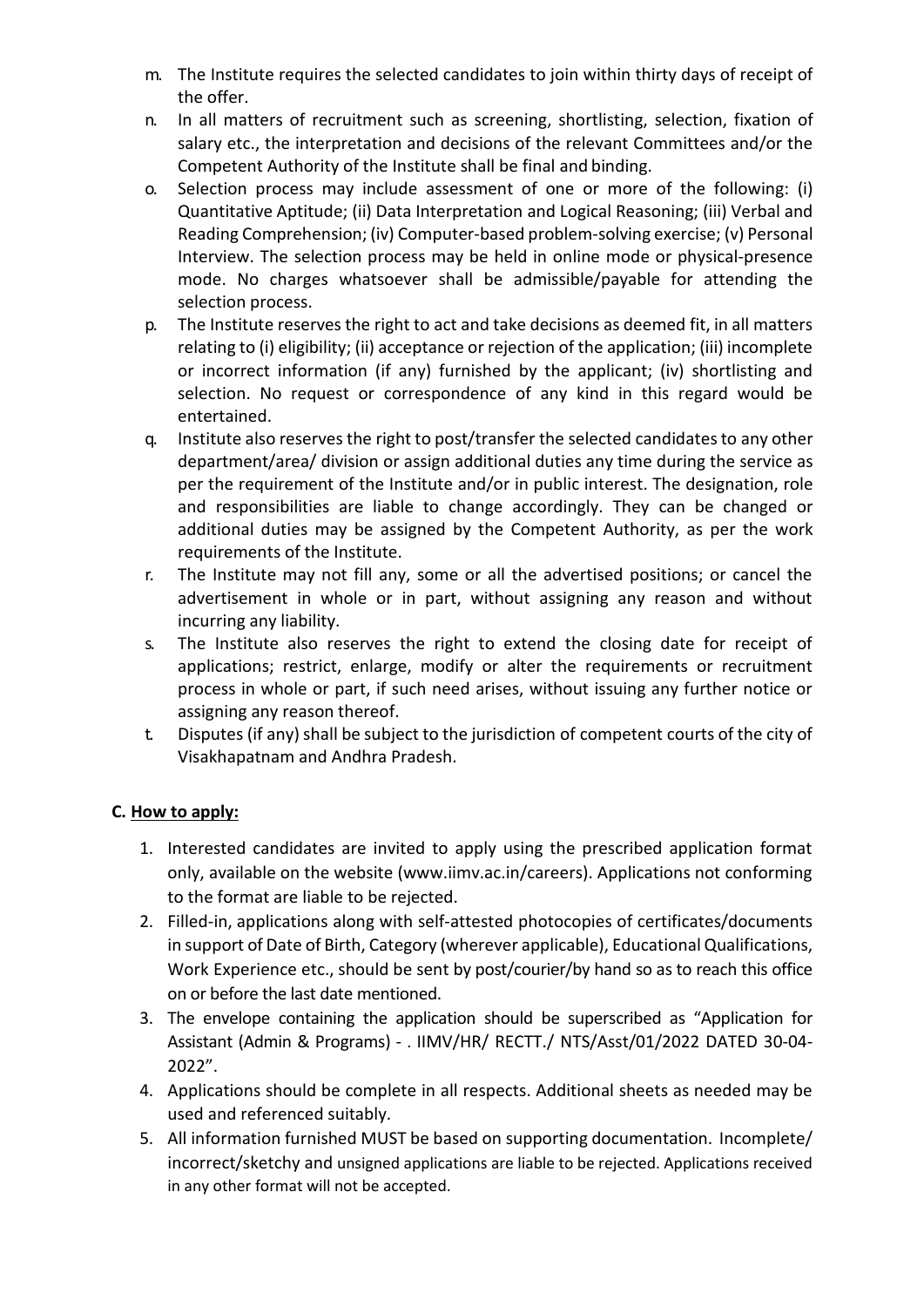- **6.** Last date for receiving the application is **30-May-2022 (Monday) by 16:00 Hrs.**
- 7. Applications received after last date and time will not be considered.
- 8. The Institute is not responsible for any delay in submission of the application.
- 9. Address to send the applications: **Senior Administrative Officer HR Indian Institute of Management Visakhapatnam Andhra Bank School of Business Building Andhra University Campus Visakhapatnam, Andhra Pradesh – 530 003** o0o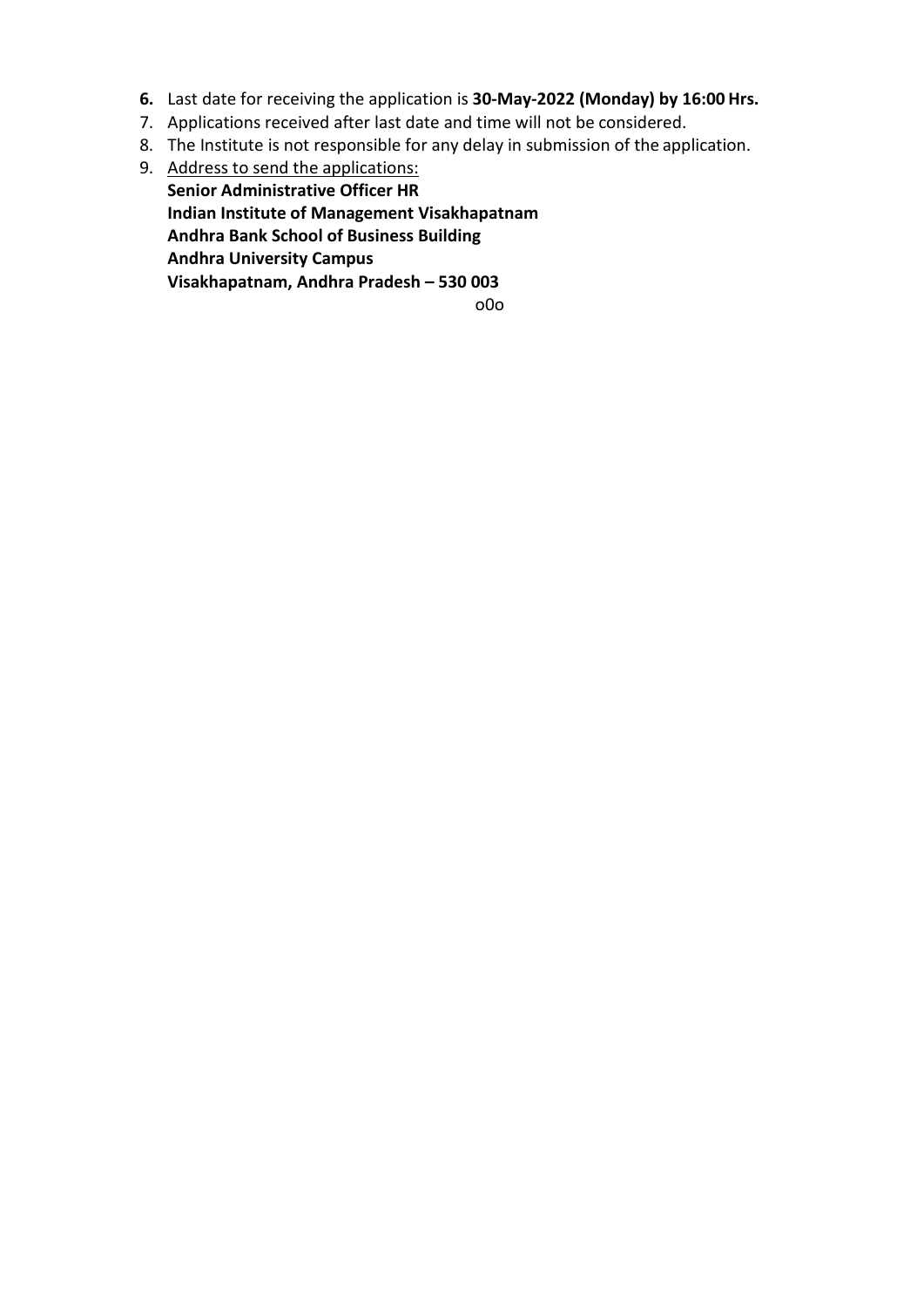

Andhra Bank School of Business Building, Andhra University Campus, Visakhapatnam – 530 003 Andhra Pradesh, INDIA. Tel: +91 891 2824 444

Employment Notification No: IIMV/HR/ RECTT./ NTS/Asst/01/2022 DATED 30-04-2022

## **APPLICATION FORM**

#### **A. Instructions:**

- 1. Please use the format given below only and provide complete data. No CV need be attached separately.
- 2. Please read very carefully the instructions given in the detailed advertisement (hosted on: [https://iimv.ac.in/careers\)](https://iimv.ac.in/careers) and ensure you are eligible, before applying.
- 3. Application should be completely filled-in and sent along with self-attested photocopies of all certificates, documents in support of date of birth, category (wherever applicable), educational qualifications, work experience etc.

#### **Application for the position of Assistant (Administration & Programs) – CDS & AR – on contract basis**

| 1. Name (in capital letters, with surname/last name in the end)                                                                                                  |                           | Space for Passport |  |  |  |
|------------------------------------------------------------------------------------------------------------------------------------------------------------------|---------------------------|--------------------|--|--|--|
|                                                                                                                                                                  |                           | size Photograph    |  |  |  |
| 2. Date of Birth (dd/mm/yyyy):                                                                                                                                   |                           |                    |  |  |  |
| <b>3. Address and Contact Details</b>                                                                                                                            |                           |                    |  |  |  |
| <b>Communication Address:</b>                                                                                                                                    | <b>Permanent Address:</b> |                    |  |  |  |
| PIN code:                                                                                                                                                        | PIN code:                 |                    |  |  |  |
| Phone No. (Landline):                                                                                                                                            | Phone No. (Landline):     |                    |  |  |  |
| Phone No. (Mobile):<br>E-mail:                                                                                                                                   |                           |                    |  |  |  |
| <b>Marital Status:</b>                                                                                                                                           |                           |                    |  |  |  |
| Gender: Male / Female / Other                                                                                                                                    |                           |                    |  |  |  |
| / ST / NC-OBC / PwD<br>GENERAL /<br><b>SC</b><br>Category:<br>[Appropriate Category MUST be ticked $(\sqrt{)}$ . Otherwise application is liable to be rejected] | <b>EWS</b><br>$\prime$    |                    |  |  |  |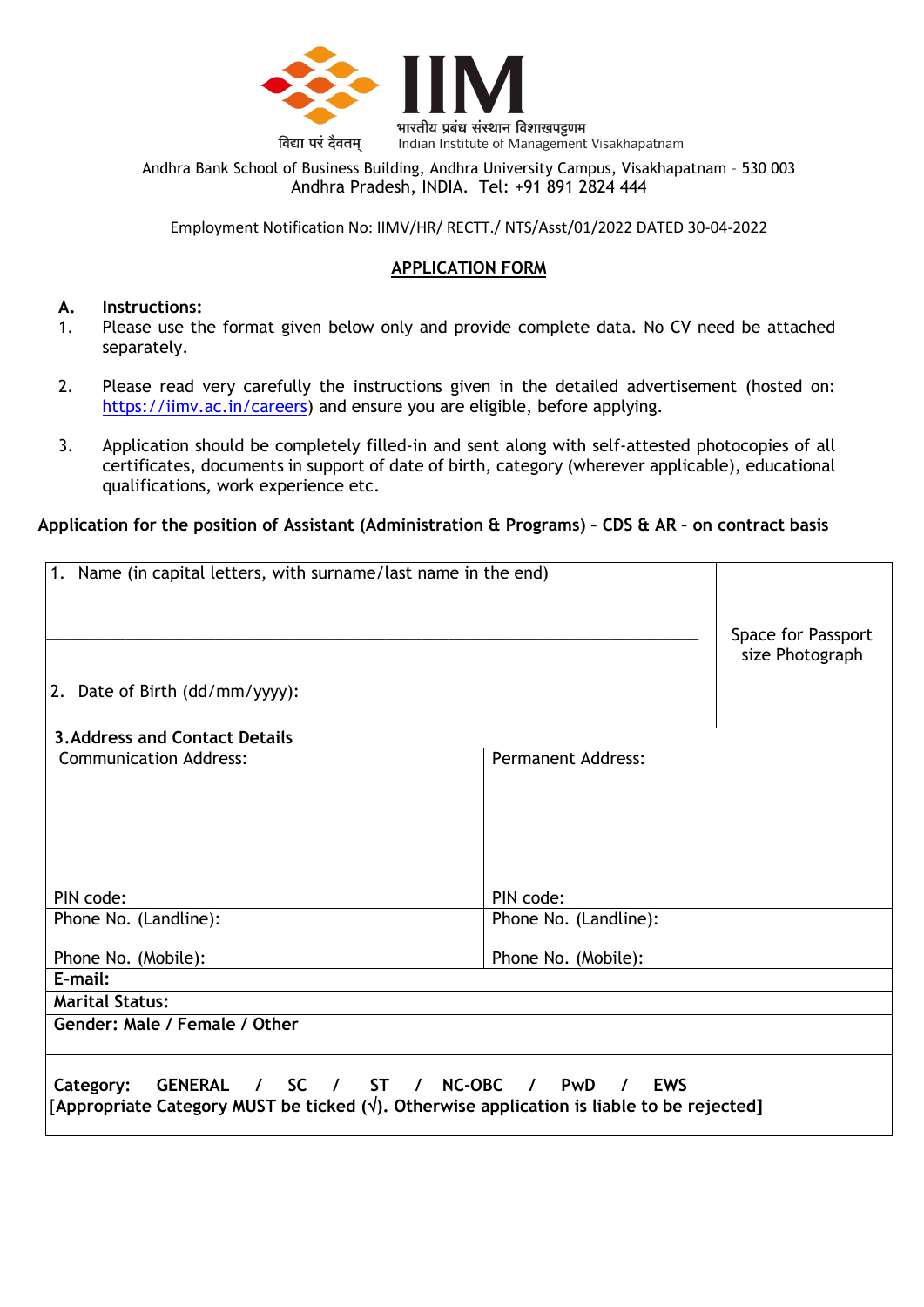## **4. Education Details:**

| Exam                                 | Qualification<br><b>Title</b> | Subjects /<br>Specialization<br>(if any) | Institution/University | Mode of<br>Study<br>[Full-<br>time /<br>Part<br>time] | Year of<br><b>Passing</b> | Aggregate<br>Marks /<br>Percentage /<br><b>CGPA</b> |
|--------------------------------------|-------------------------------|------------------------------------------|------------------------|-------------------------------------------------------|---------------------------|-----------------------------------------------------|
| X Std.                               |                               |                                          |                        |                                                       |                           |                                                     |
| $10+2/$<br>Intermediate              |                               |                                          |                        |                                                       |                           |                                                     |
| Diploma                              |                               |                                          |                        |                                                       |                           |                                                     |
| Graduation                           |                               |                                          |                        |                                                       |                           |                                                     |
| Post-<br>Graduation                  |                               |                                          |                        |                                                       |                           |                                                     |
| Post-<br>Graduate<br>Diploma         |                               |                                          |                        |                                                       |                           |                                                     |
| <b>Others</b><br>(Please<br>specify) |                               |                                          |                        |                                                       |                           |                                                     |

*Please add additional rows if required*

### **5. Work Experience Details (List in reverse chronological order)**

| Name and                      | Period        |             | <b>Duration</b> |        | Employment                                |             | Pay Level/                  | Key                      |
|-------------------------------|---------------|-------------|-----------------|--------|-------------------------------------------|-------------|-----------------------------|--------------------------|
| address of<br>the<br>Employer | From<br>mm/yy | To<br>mm/yy | Years           | Months | <b>Type</b><br>(Regular /<br>Contractual) | Designation | Monthly<br>Salary in<br>Rs. | <b>Responsibiliities</b> |
|                               |               |             |                 |        |                                           |             |                             |                          |
|                               |               |             |                 |        |                                           |             |                             |                          |
|                               |               |             |                 |        |                                           |             |                             |                          |
|                               |               |             |                 |        |                                           |             |                             |                          |
|                               |               |             |                 |        |                                           |             |                             |                          |

*Please describe key job responsibilities handled in detail, for every position, using additional sheets*

Experience in Officer/Executive Grade / Level and above:

| Years; | Months |
|--------|--------|
|--------|--------|

Total Experience: \_\_\_\_ Years; \_\_\_\_Months

(Experience must be in completed months and years is reckoned as on closing date of application)

# **6. Proficiency in Languages (other than English) : Please Write "YES" or "NO" as applicable**

| Language | Read | Write | <b>Speak</b> |
|----------|------|-------|--------------|
|          |      |       |              |
|          |      |       |              |
|          |      |       |              |